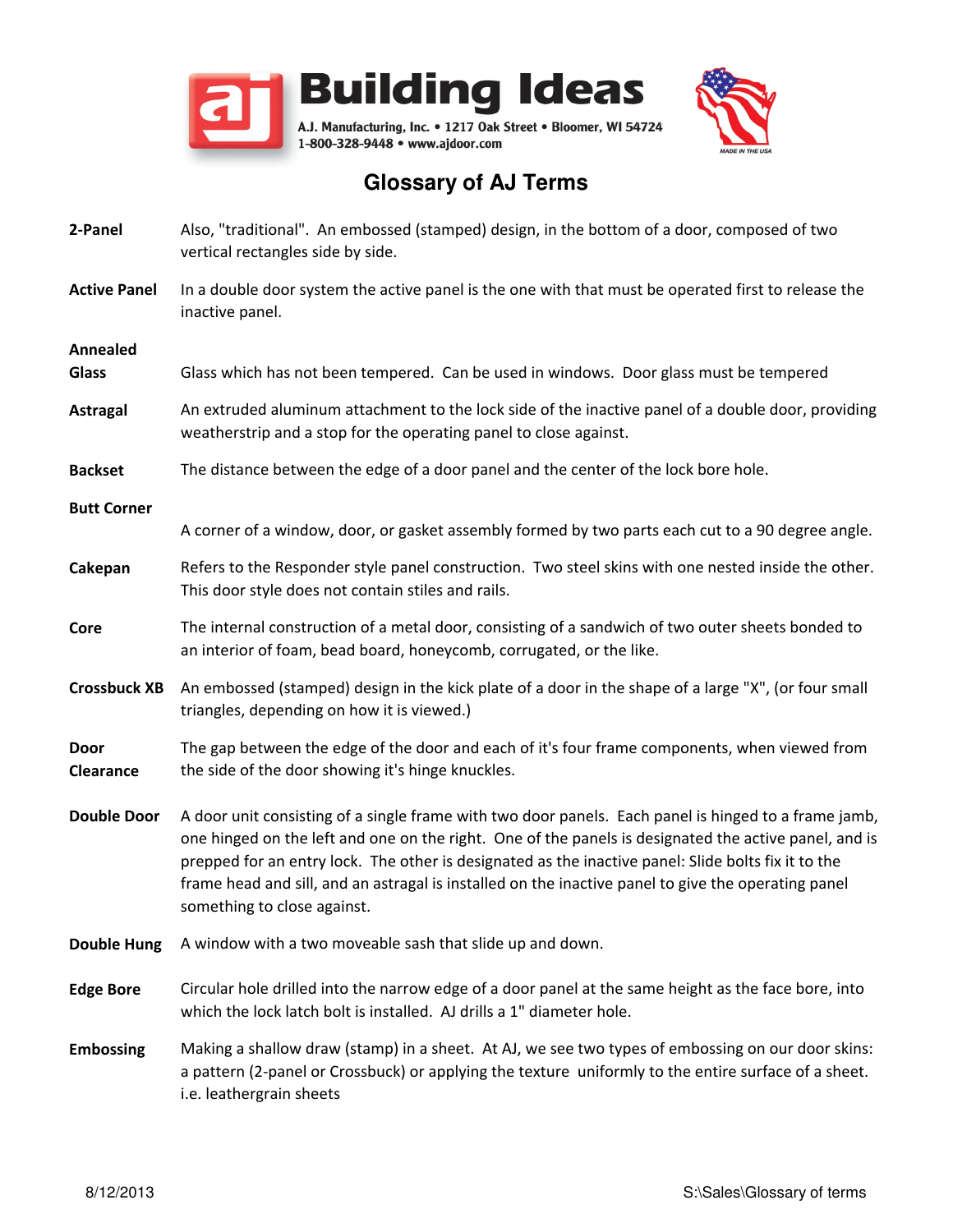- **Extrusion** An item that is formed by forcing a material through as small opening (called a die) using a combination of heat and pressure. The most common extrusions used at AJ are aluminum and vinyl.
- **EZ-Fit** The trade name for AJ's panning systems.
- Face Bore Circular lock hole drilled through the large flat surface (face) of a door. AJ drills a 21/8" diameter hole.
- Fill & Debridge Also "F & D". A method by which aluminum extrusions are fabricated to provide a thermal break without metal to metal contact. Consists of a cavity which is filled with high density polyurethane. A portion of one wall of the cavity is removed with as saw w blade (debridged), eliminating metal-tometal contact between the two halves of the extrusion, and leaving the hardened polyurethane as the structural bond.
- Fixed Sash Also "dead Lite" or Fixed Lite". A sash which although it may be removable, remains in a closed position when it is in place in the window master frame. A fixed sash is not intended to provide ventilation.
- Flush A way to refer to a smooth door skin not having an embossed pattern.
- Four-Way A reference to door handing in which a single door can be used for any of the four door handing options: left hand, left hand reverse, right hand, or right hand reverse.
- Frame See Master Frame
- Glazing The installation of glass into a frame, or frame onto glass.
- Glazing Bead Two types used in A.J. windows:

1) "Drop-in Glazing": Removable rigid trim at a glazed opening used to hold the glass securely in place. (500 & 905 series windows, Access foamed-in-place windows, & Roll form doors)

2) "Marine Glazing": An extruded plastic U-channel applied over the edge of the glass, normally applied in a continuous strip around all four sides. Acts as a gasket between the glass and a rigid frame of "glass rail". (800, 900, 110 thru 410 operating sash, storm door sash)

#### Glazing Tape

- Also "Bedding Tape". Material which is applied in strips to a window frame to provide a structural bond and /or weather seal between the frame and the face (not edge) of the glass lite.
- Handing Also "Swing," "Hinging." Refers to the orientation of installed door in a wall opening. AJ factory standard is LH/RHR, meaning Left Hand (if the door swings in) Right Hand Reverse (if the door opens out) as viewed from the exterior (keyed side).

Head or **Header** The top horizontal component of a master frame. On AJ 4-way doors the sill and header are the same extrusion.

Hinge, Double Hinge with two component leaves, joined at the knuckle with a pin. (i.e.: Roll Form door hinge.) AJ Leaf hinges are fixed pin - meaning that the panel cannot be removed without unscrewing the hinges from the panel or frame.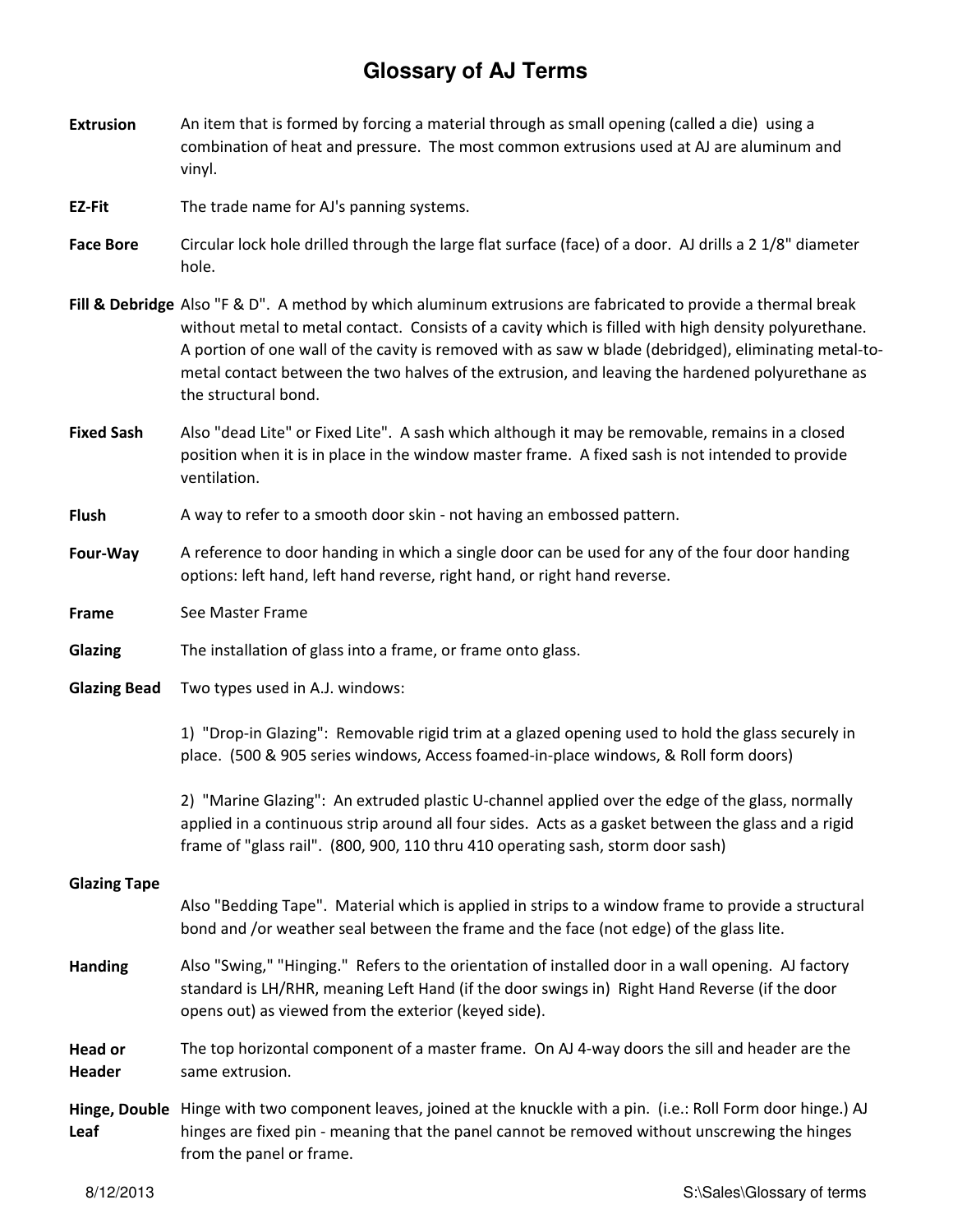| Hinge<br><b>Reversing</b> | A door handing change can be made by removing each hinge and installing it with the knuckle to the<br>opposite face of the door panel. In order to reverse our 3-hole hinges, six screw holes are punched<br>into the hinge stile.                                           |
|---------------------------|------------------------------------------------------------------------------------------------------------------------------------------------------------------------------------------------------------------------------------------------------------------------------|
| Horizontal<br>Slider      | A window with a moveable sash that slides from right to left horizontally.                                                                                                                                                                                                   |
| <b>IGU</b>                | "Insulated Glass Unit". A multi-pane sealed glass unit.                                                                                                                                                                                                                      |
|                           | Inactive Panel In a double door system the inactive panel can only be opened by releasing head and foot bolts<br>after the active panel is opened.                                                                                                                           |
| J-Channel                 |                                                                                                                                                                                                                                                                              |
|                           | A trim option for a door or window similar to a nailing fin, but in the shape of a "J", providing both a<br>nailing surface and concealment of the cut edge of the sheathing material.                                                                                       |
| Jamb                      | The vertical components of the master frame, consisting of a lock jamb and hinge jamb for doors.<br>Window frame jambs may be called "operating sash jamb' or "fixed sash jamb" on a horizontal<br>slider, or simply "frame jambs" as on a single hung or fixed lite window. |
| <b>KD</b>                 | "Knocked Down". Refers to component parts being shipped in an unassembled state. In the door<br>industry, KD means that the master frame is shipped in component parts, unassembled and<br>unattached to the door panel. Opposite of prehung.                                |
| KA                        | Locksets can be ordered Keyed Alike in groups or locksets keyed to deadbolts.                                                                                                                                                                                                |
| <b>Kerf</b>               | A narrow channel, such as that made by a saw blade through wood. At AJ, several of our extrusions<br>have a narrow channel used for insertion of a gasket or weatherseal.                                                                                                    |
| <b>Latch Bolt</b>         | Also "Latch". That part of a door lock which protrudes from the edge of the door and engages in the<br>lock jamb.                                                                                                                                                            |
| <b>Lever Lock</b>         | An entry lock with lever handles rather than door knobs.                                                                                                                                                                                                                     |
| Lite (light)              | A window opening in a door, or a sash unit in a window; i.e. "dead lite".                                                                                                                                                                                                    |
| Low-E Glass               | Also "Low-Emissivity Glass." Glass which has a special coating applied to limit the emission of long-<br>wave infrared radiation.                                                                                                                                            |
|                           | Master Frame The entire jamb assembly of a door: hinge jamb, lock jamb, header and sill. In AJ pre-hung doors<br>the master frame is assembled and attached to the door panel at the factory.                                                                                |
| <b>Miter Corner</b>       |                                                                                                                                                                                                                                                                              |
|                           | A corner of a window or door assemble formed by two parts each cut to a 45 degree angle.                                                                                                                                                                                     |
| <b>Mortise</b>            | A notch, or depression created so that the surface of a hinge or strike plate is flush, or equal in<br>height, with the surface of the object (such as a jamb) to which it is attached.                                                                                      |
| <b>MortiseCap</b>         | A part which serves to conceal an unused latch mortise or strike mortise on a door frame. Doors<br>which receive a dead bolt prep as a standard feature also receive mortise caps to cover the mortise<br>holes in the event that a dead bolt is never installed.            |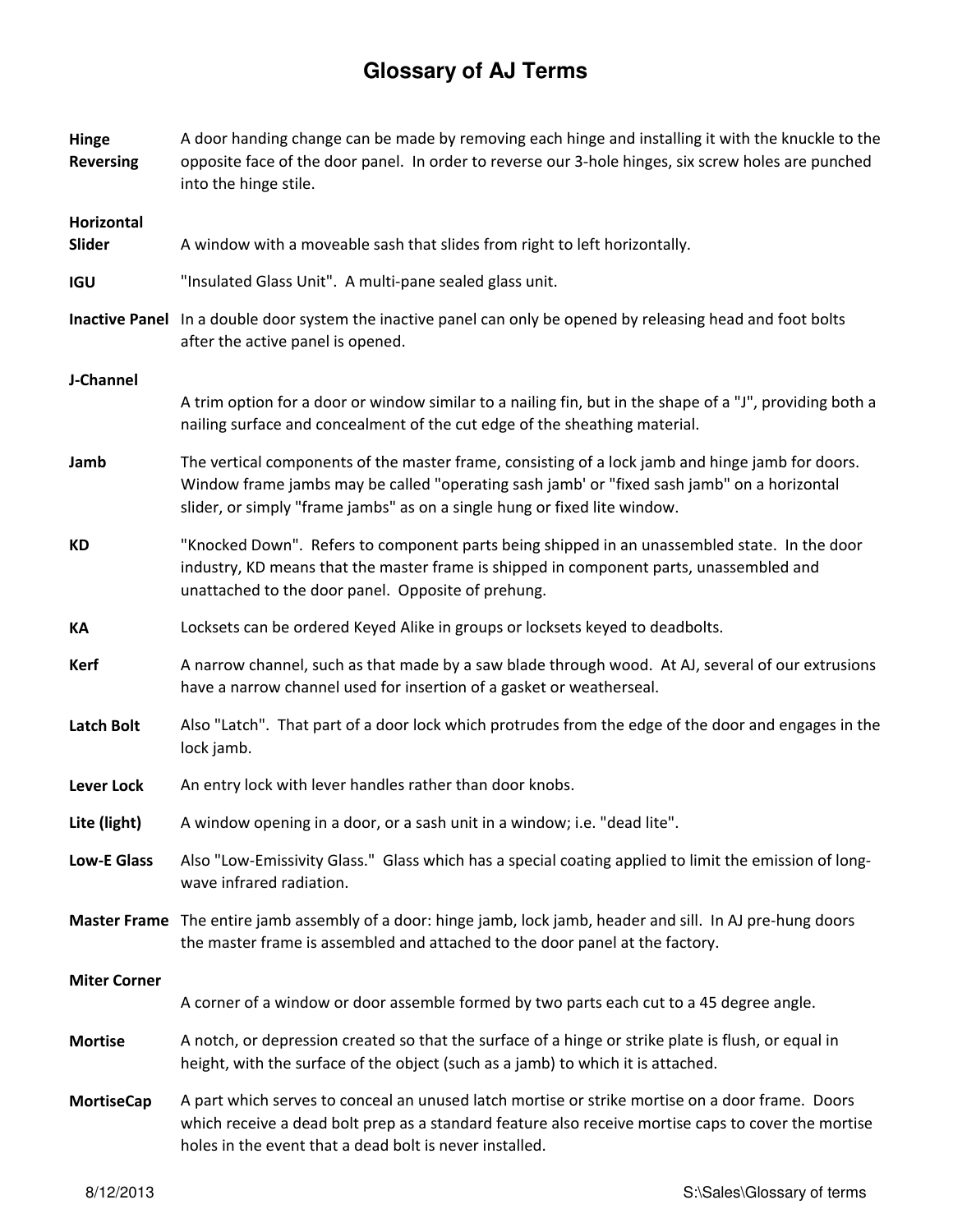- After Market A lite that is installed in the door panel after the panel is foamed. A hole is routed out of the panel Lite and the two part / sandwich frame is installed with fasteners. The Partner door uses an after market style lite.
- Mullion A window frame component that serves to join two sash or windows to each other.

Nailing fin

An optional attachment to the master frame of a door or window which provides a surface into which nails can be driven to secure the door or window into the wall opening. The wall's sheathing material could be installed over the nailing fin, or vice versa. This is not a self-trimming feature. Finishing trim must be applied after installation.

Foamed in Place Lite Refers to AJ's method of installing the lite frame prior to foaming the door. Ensures a leak proof seal with no exposed fasteners.

#### Nine Lite

Also "9-Lite". A door lite measuring 22" x 36" installed on the vertical center line and approximately 6" from the top perimeter. The 9-Lite is an insulated glass unit only. Inside the two sealed panes of glass is a grid of 5/8" wide rollformed aluminum channels, consisting of two horizontal and two vertical members, arranged to produce nine interior rectangles of equal dimension. The grids in an after market style lite are on outside the glass.

- Nominal Size A common reference to the size of a door or window, often an approximation, not to be taken literally. For example 3/0 x 6/8 should mean 36" x 80", but when used as the nominal size of a door, it means approximately 36" x 80". In other words, on a nominal 3068 door, the RO (rough opening) and /or OSM (outside measurement) could well be something other than 36" x 80". Note: Convention in the fenestration industry is to give the horizontal dimension first, followed by the vertical dimension, so 36" x 80" means 36" wide x 80" high.
- OSM "Outside Standard Measurement" The outermost dimensions of a complete window or door, or a component of a window or door. When used in reference to a Master frame, it normally excludes nailing fin or j-channel.
- OP Sash Also "Operating Sash". Or "Movable Sash" A sash which can be opened and closed within a master frame.
- Panel The operating portion of a door unit. Also knows as a door leaf or slab.
- Panic Bar A push wide bar mounted across the face of the door panel on the inside of the building. Exterior options include a pull handle, knob or lever.

Panning

- A trim option for a window or (only at AJ) a door, which results in a completely framed and trimmed appearance, far exceeding that of a simple J-channel. The AJ trade name for this feature is EZ-fit A door or window with EZ-Fit panning system must be installed after wall sheathing is applied.
- Parting Stop The surface of a door frame which comes into contact with the face of a closed door; i.e., the "step" on the frame jamb or header. Weatherstripping would typically be applied to this surface. AJ parting stops are snapped into place after the door is installed, allowing the door handing to be reversed on site.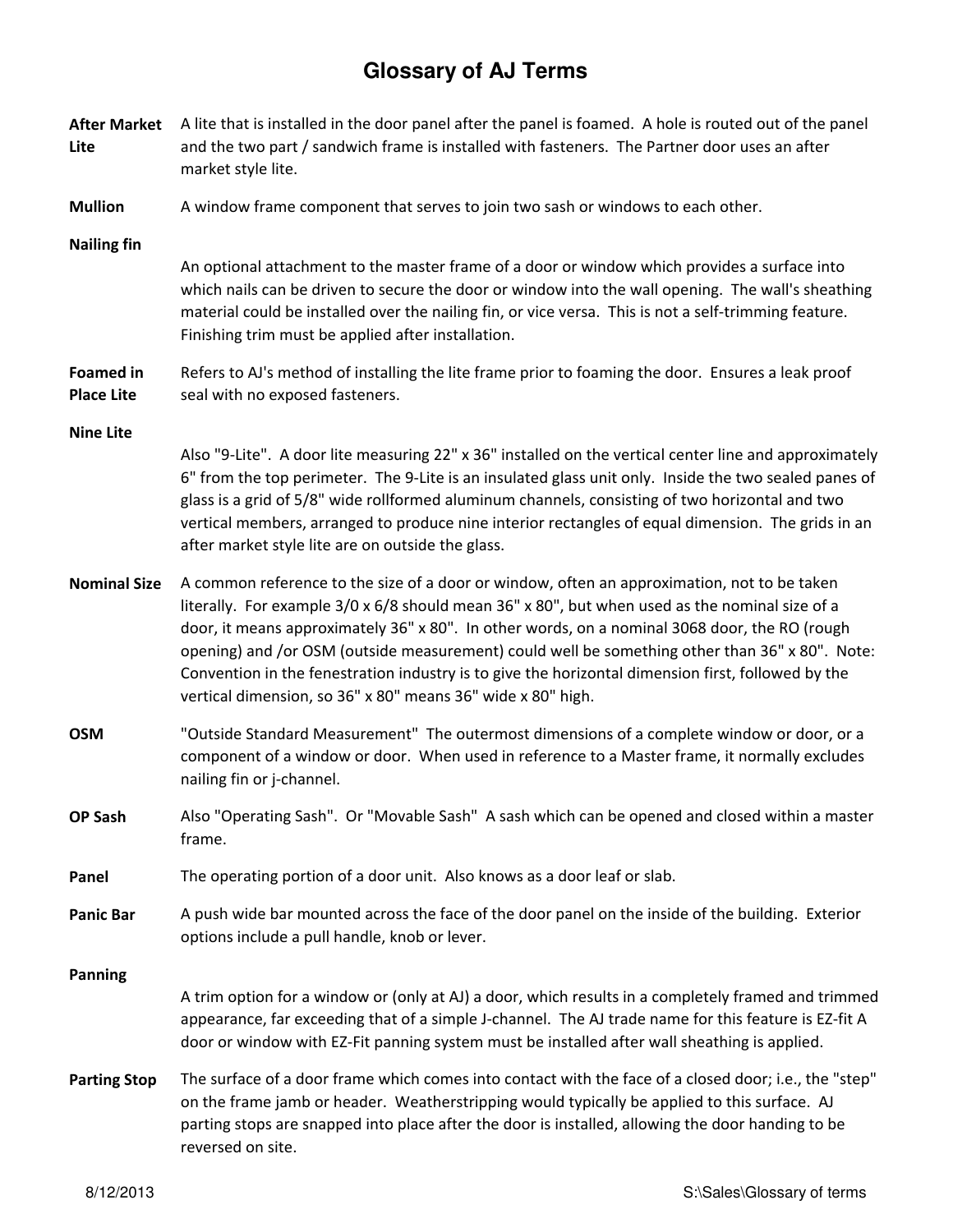| Perimeter                      | An aluminum extrusion which forms the edge of some of our door panels. Also known as picture<br>frame.                                                                                                                                                                                                                      |
|--------------------------------|-----------------------------------------------------------------------------------------------------------------------------------------------------------------------------------------------------------------------------------------------------------------------------------------------------------------------------|
| Plumb                          | Vertical. When we refer to a frame as "plumb", we mean that both jambs are vertical and installed<br>on the same plane.                                                                                                                                                                                                     |
| Pre-Hung                       | Refers to door panel pre-assembled and attached by hinges to its assembled master frame. At<br>installation, the entire assembly is set into the wall unit as a single unit.                                                                                                                                                |
| <b>Pultrusions</b>             | A process of pulling fiberglass threads and matting through a die. At AJ fiberglass stiles and rails are<br>used in the contraction of series 7100 doors.                                                                                                                                                                   |
| R-value / U-<br><b>Factor</b>  | A measure of a material's resistance to thermal transfer. U-value is the overall coefficient of heat<br>transfer for all elements of construction and environmental factors. The smaller the U-factor, the<br>better the insulation value of the composite structure. R-value is the reciprocal of the U-Factor<br>$(R=1U)$ |
| Rail                           | The horizontal structural supports used in the construction of most door panels.                                                                                                                                                                                                                                            |
| Ranch                          | Window with a rough opening of 46-1/2" x 21"                                                                                                                                                                                                                                                                                |
| <b>Reblock</b>                 |                                                                                                                                                                                                                                                                                                                             |
|                                | An AJ term referring to an interior reinforcing block in a door panel which provides screw holding<br>capacity or prevents compression. Typically used at points of lock, closer, or panic installation.                                                                                                                    |
| <b>Reglaze Kit</b>             | A kit which can be sent to a jobsite to repair a broken IGU in a door. Includes setting blocks, vinyl<br>strips and IGU.                                                                                                                                                                                                    |
| Rollform                       | The style of door panel construction where the sheet edges are rolled to lock into the stiles and<br>rails.                                                                                                                                                                                                                 |
| RO, or Rough<br><b>Opening</b> | The exact dimension of the wall opening into which a window or door is to be installed. Can also<br>refer to the wall opening itself, irrespective of size.                                                                                                                                                                 |
| Sash                           | Two pieces of glass with a sash frame around each. One is the deadlite and the other the operating<br>sash.                                                                                                                                                                                                                 |
| <b>Setting Block</b>           | A piece of dense, flexible material used to support the weight of glass on its frame. Setting blocks<br>cushion the edges of the glass to prevent chipping, and elevate the glass to permit drainage of<br>water through the weep holes.                                                                                    |
| Shim                           | A thin piece of material used for filling space, leveling, etc.                                                                                                                                                                                                                                                             |
| <b>Shurlatch</b>               | A brand of door latch, mounted to the exterior surface of door panel and frame. Consists of a strap<br>bolt, a handle attached to a fulcrum, and a gravity latch.                                                                                                                                                           |
| Sill                           | The bottom horizontal component of the master frame. Also the "threshold" when used with<br>doors. On AJ 4-way doors the sill and header are the same extrusion.                                                                                                                                                            |
| Single glazed                  | A single pane of glass in a sash or door lite, as opposed to an Insulated Glass Unit. Used for utility<br>doors or unheated spaces.                                                                                                                                                                                         |